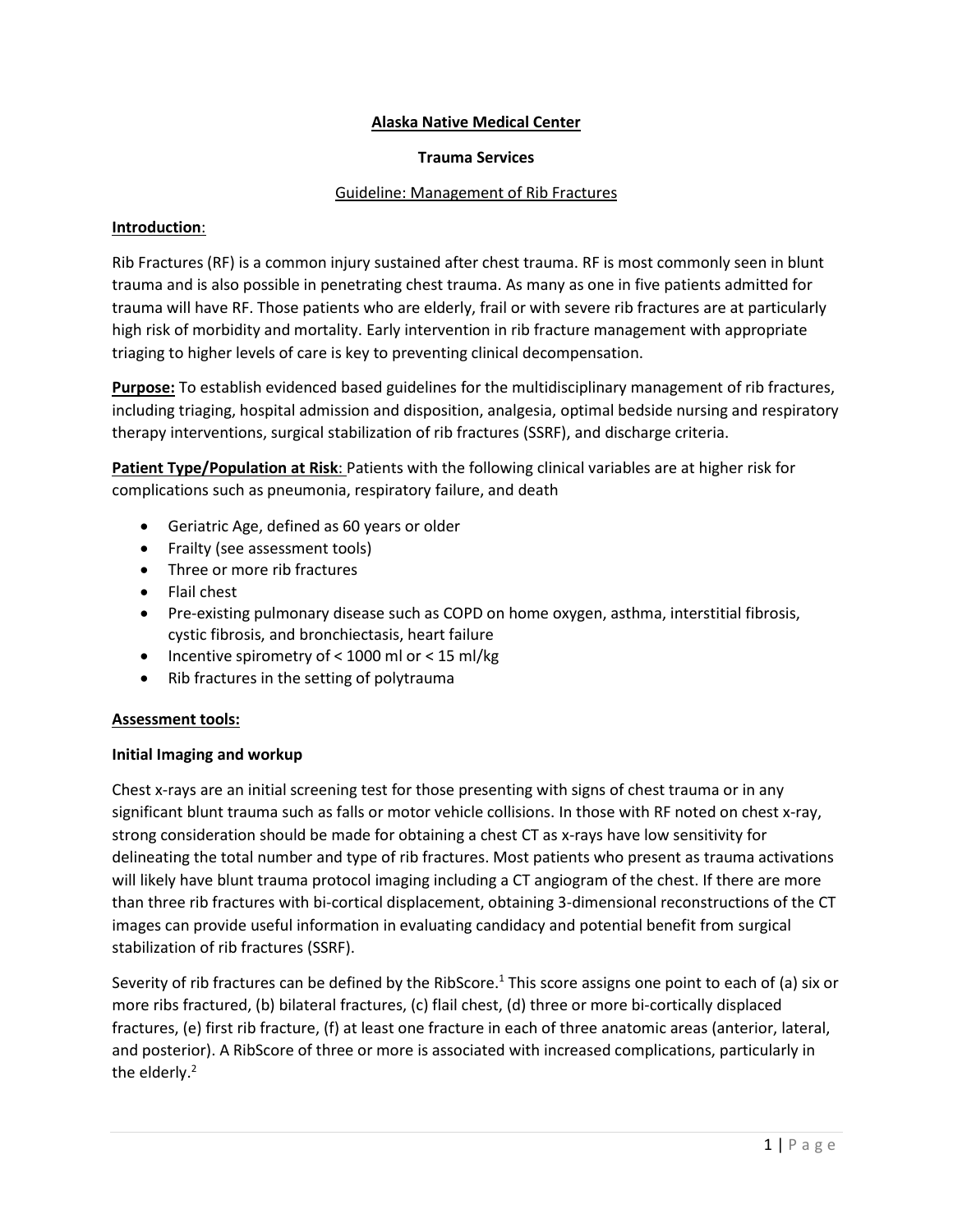# **Criteria for Discharge from the Emergency Department**

On initial assessment in the Emergency Department, discharge to home with early (<72 hour) clinic follow up may be considered in young patients with well-controlled pain on oral analgesia only, incentive spirometer (IS) volumes greater than 1500 ml, and no need for supplemental oxygen. Patients with bi-cortically displaced RF should be admitted for observation and multimodal analgesia, even if they have preserved pulmonary function and respiratory mechanics on initial assessment.

### **Age**

Geriatric patients are at high-risk of mortality from RF. Age greater than 65 is an independent predictor of increased RF mortality.<sup>3</sup> Each additional year of age, beyond age 65, is associated with up to 4% increase in mortality. Admission to a higher level of care (intermediate or critical care) is strongly encouraged in those patients with three or more RF and an age greater than 60. 4

### **Frailty**

Frailty has been shown to be stronger predictor of trauma mortality than age.<sup>5</sup> Frailty can be assessed by several validated bedside screening matrices. The goal is to recognize early those patients at heightened risk for physiologic decline, independent of their age. The "Simple Frail" model relies on five bedside questions.6-7 A score three or greater is consistent with frailty. Admission to a higher level of care (intermediate or critical care) is strongly encouraged for patients with frailty and additional risk factors for clinical deterioration, such as three or more rib fractures or underlying systemic diseases.

Simple Frail Score (1 point for each YES answer):

- Fatigue: "Do you feel fatigue on a daily basis?"
- Resistance: "Are you unable to climb one flight of stairs?"
- Aerobic: "Are you unable to walk one block?"
- Illnesses: "Do you have five or more chronic illnesses?"
- Loss of weight: "Have you lost more than 5% of your weight in the last six months?"

### **Respiratory Mechanics**

Patients in the ED should have incentive spirometry (IS) measured on their initial evaluation. Admission to a higher level of care (intermediate or critical care) is strongly encouraged for those patients with an IS of less than 1000 ml or less than 15 ml/kg.

An additional way to assess respiratory mechanics is via the *Pain, Inspiratory & Cough (PIC) scoring tool*

The PIC Score assesses three areas:

- 1. The patient will be asked to rate their pain on a scale of 1-10
- 2. The Respiratory therapist will determine the patient's goal based the inspiratory volume, height, and age
- 3. The patient will be asked to cough as strong as possible and the cough will be rated as absent, weak or strong

The total score of the three parameters should be documented it the patients' medical record and written on the patient's communication board. This score serves as a standardized tool to serially assess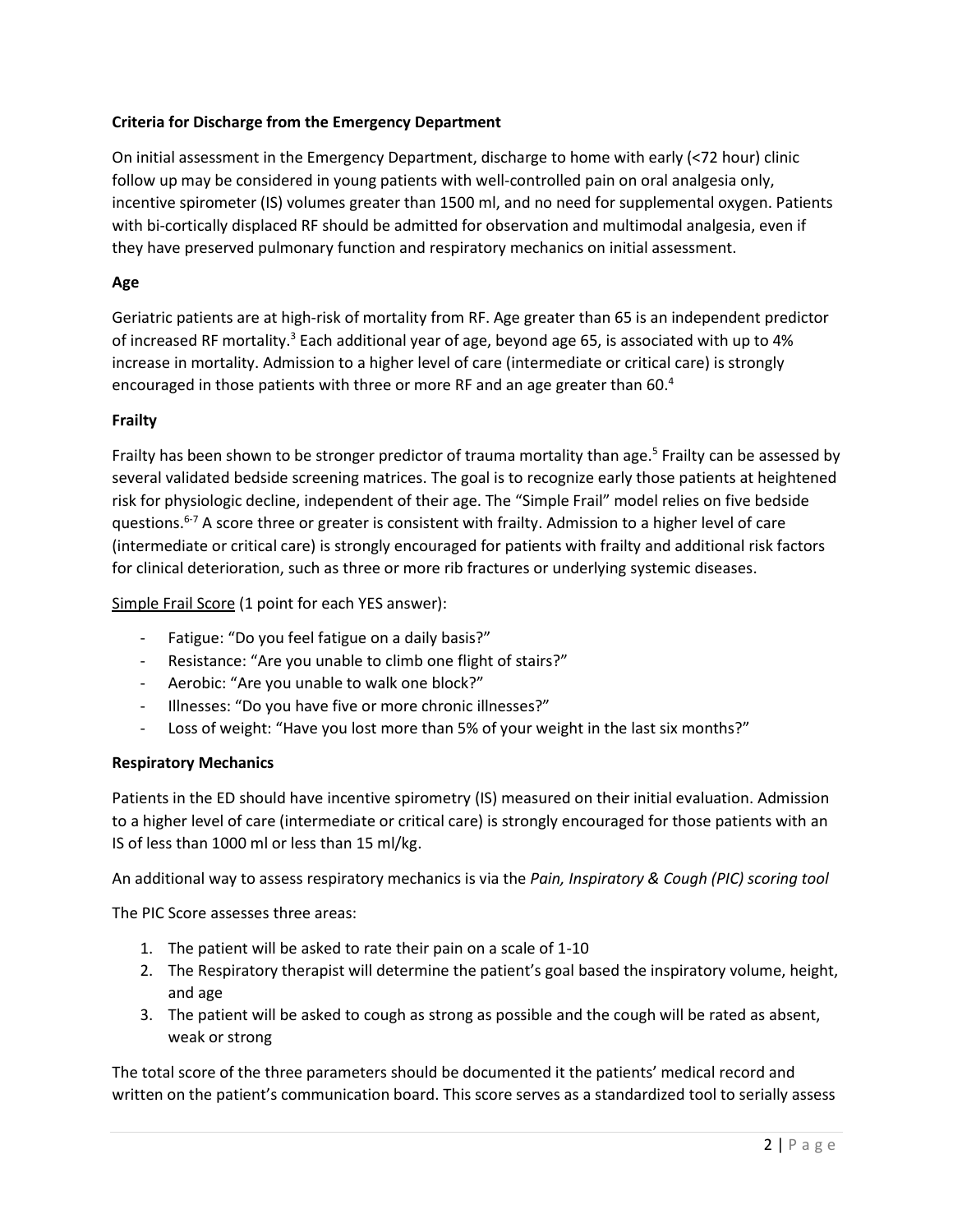the patient each shift. A PIC score of 4 or score of 1 in any category requires admission to a higher level of care (intermediate or critical care). A decrease of PIC score by 3 or greater over a 24-hour period must be communicated to the primary team and escalation of care at that time may be warranted.



# **Additional Information:**

### **Analgesia**

All patients should have multimodal analgesia with scheduled acetaminophen and a NSAID. Gabapentin and muscle relaxers may be used. Appropriate reductions in dosages for NSAIDs, gabapentin and muscle relaxers should be made, accounting for age and renal function. Oral narcotics should be used as needed for moderate pain. IV narcotics should be used as needed in those patients with severe pain despite multimodal analgesia including oral opioids; these can be administered by either a patient-controlled analgesic pump or intermittent IV push.

Anesthesiology consultation for a loco-regional or neuraxial analgesic should be obtained within the first 12-24 hours in those patients at high risk for respiratory failure including the elderly or frail, those with clinical or radiographic flail chest, 3 or more bi-cortically displaced rib fractures, >30% chest volume loss or other need for thoracotomy. Additionally, patients with chronic pain, chronic opioid use, or actively enrolled in opioid treatment therapy may also benefit from early consultation with anesthesia as well as the Pain service. Prompt consultation with anesthesiology will prevent delays in obtaining optimal analgesia and initiation of venous thromboembolism prophylaxis. The specific type of loco-regional or neuraxial analgesia will depend on the injury pattern and anesthesiologist preference.

Ketamine infusions may be initiated in conjunction with the Pain service in those patients with difficult to control pain from RF or in patients with pre-existing chronic narcotic use. Use in these RF population has not been extensively studied. A single randomized controlled trial evaluating low dose ketamine infusion in RF patients did not demonstrate an overall decrease in opioid use or pain scores. However, in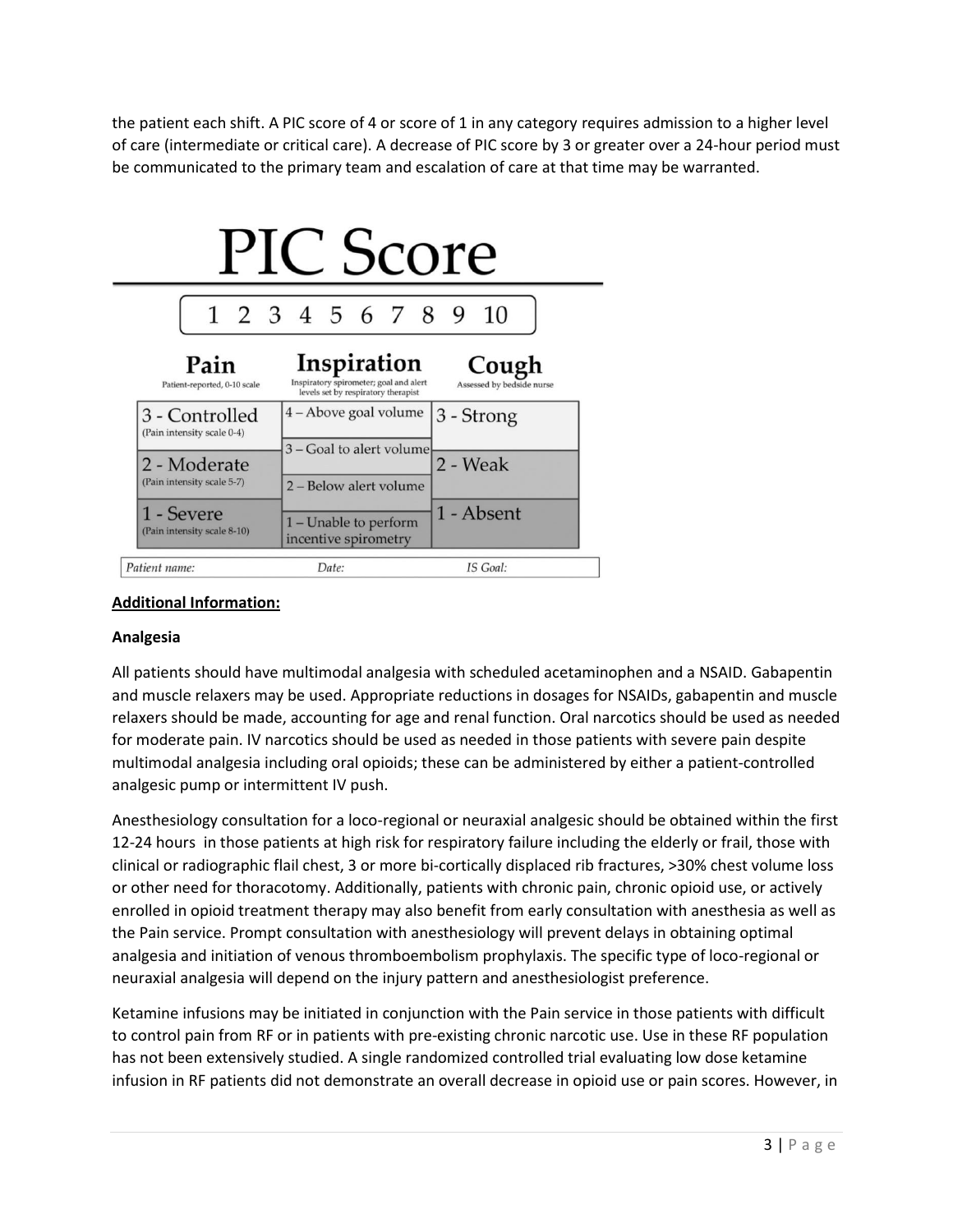more severely injured patients ketamine may decrease opioid use. 8 Initiation of ketamine infusion will require admission to a higher level of care (intermediate or critical care).

# **Respiratory Therapy and Nursing Assessments**

The "Imminent Pneumonia Power Plan" should be initiated on all rib fracture patients. Respiratory Therapy (RT) should evaluate the patient every day, and more frequently if they have high-risk rib fractures. All patients should have an incentive spirometer with instructions to use ten times per hour when awake. Maximal volumes should be recorded as part of the PIC assessment. Chest Physiotherapy with a flutter valve should be routinely ordered and used on high-risk patients. In patients at high risk for clinical decline or those with declining PIC score, use of continuous positive expiratory pressure (CPEP) combined with continuous high-frequency oscillation therapy (CHFO) via the Metaneb<sup>TM</sup> system should be considered. This is a bedside intervention that can be performed by respiratory therapy to treat or prevent atelectasis and improve mobilization of secretions. Nursing staff should frequently remind patients to use IS and flutter valve devices. Patients should be encouraged to spend as much time in bedside chairs as possible, elevate the head of bed to 30 degrees or more, and ambulate a minimum of three times daily, so long as there are no injuries precluding these practices.

# **Surgical Stabilization of Rib Fractures (SSRF)**

Patients should be screened by the trauma surgery service for potential surgical stabilization of rib fractures on admission. Three dimensional reconstructions of the chest CT is helpful for operative planning. SSRF should be strongly considered in those patients with clinical flail chest. Relative indications for SSRF include three or more bi-cortically displaced rib fractures, radiographic flail chest, >30% hemi-thorax volume loss and those patients with rib fractures undergoing a thoracotomy for a separate indication. In patients with relative indications for SSRF, an initial attempt at non-operative management may be appropriate. However, early and aggressive multi-modal analgesia, respiratory therapy interventions and close monitoring for respiratory decline is essential. Criteria for failure of nonoperative management include uncontrollable pain (pain score >5) despite loco-regional and neuraxial analgesia, IS <50% predicted, poor cough (determined by RT), tachypnea (RR >20), and progressive atelectasis on chest imaging. In patients who show signs of failure of non-operative management, evaluation for SSRF should be obtained. If SSRF is considered, the greatest potential benefit is likely obtained with intervention in the first 24 to 72 hours after injury. Further delay beyond this time, particularly in elderly or frail patients decreases the benefit of SSRF.

Use of SSRF in flail chest may be associated with an improvement in mortality, however data is conflicting on this. Multiple meta-analyses and a Cochrane review suggest improvements in ICU length of stay, duration of mechanical ventilation, incidence of pneumonia, and need for tracheostomy for patients with flail chest. There may be a similar benefit for patients with relative indications for SSRF. Additionally, there may be an improvement in pain scores and narcotic use in patients with non-flail chest RF who undergo SSRF.<sup>9</sup>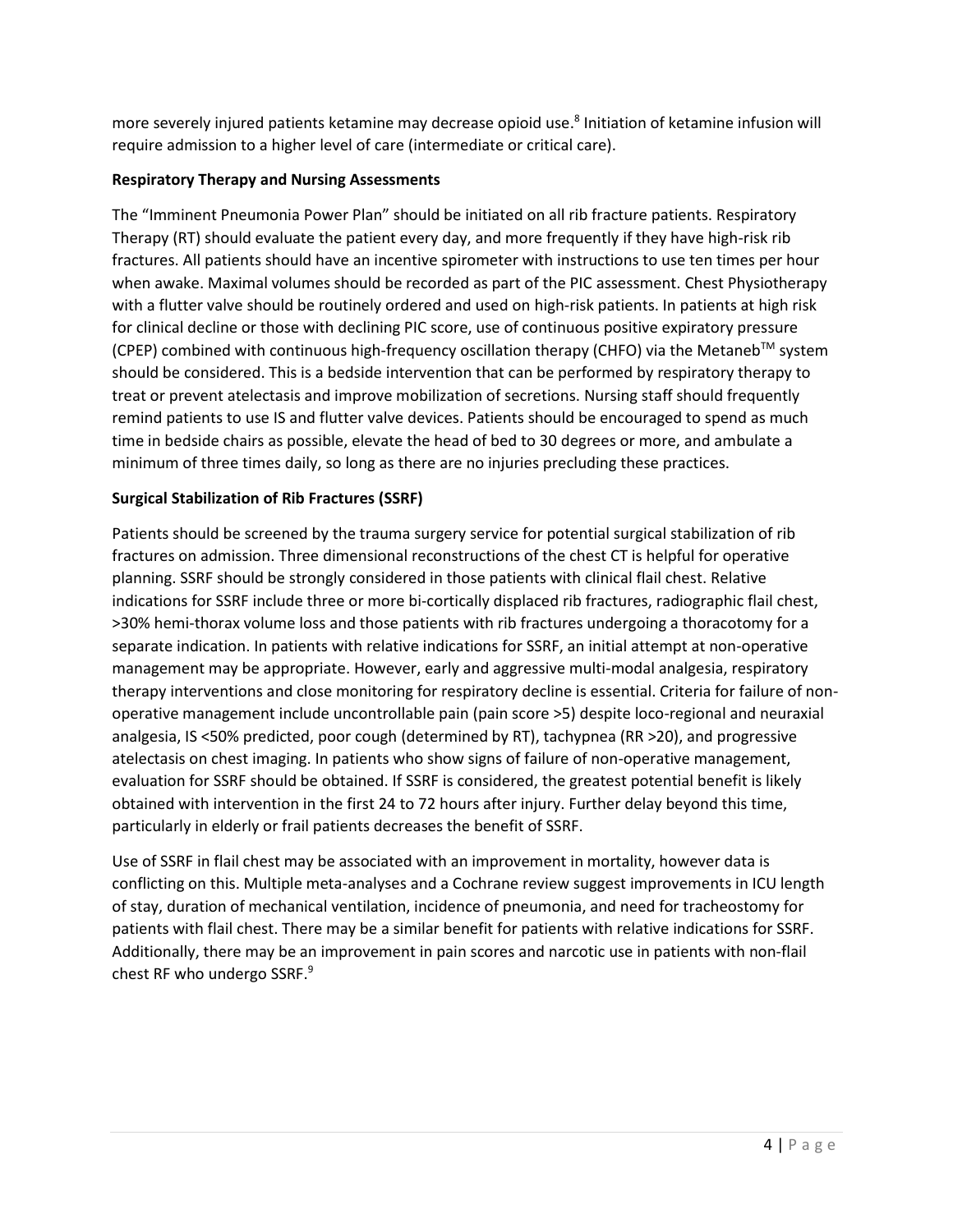### **Appendix:**

Appendix A: Western Trauma Association Critical Decisions in Trauma: Management of rib fractures algorithm \*Note: ANMC uses age 60 for higher risk requiring ICU admission.



### **References:**

- 1. Chapman BC, Herbert B, Rodil M, Salotto J, Stovall RT, Biffl W, et al. RibScore: A novel radiographic score based on fracture pattern that predicts pneumonia, respiratory failure, and tracheostomy. J Trauma Acute Care Surg. 2016;80(1):95–101.
- 2. Schmoekel N, Berguson J, Stassinopoulos J, Karamanos E, Patton J, Johnson JL. Rib fractures in the elderly: Physiology trumps anatomy. Trauma Surg Acute Care Open. 2019;4(1):1–6.
- 3. Battle CE, Hutchings H, Evans PA. Risk factors that predict mortality in patients with blunt chest wall trauma: A systematic review and meta-analysis. Injury. 2012;43(1):8–17.
- 4. Brasel KJ, Moore EE, Albrecht RA, DeMoya M, Schreiber M, Karmy-Jones R, et al. Western Trauma Association Critical Decisions in Trauma: Management of rib fractures. J Trauma Acute Care Surg. 2016;82(1):200–3.
- 5. Joseph B, Pandit V, Zangbar B, Kulvatunyou N, Hashmi A, Green DJ, et al. Superiority of frailty over age in predicting outcomes among geriatric trauma patients: A prospective analysis. JAMA